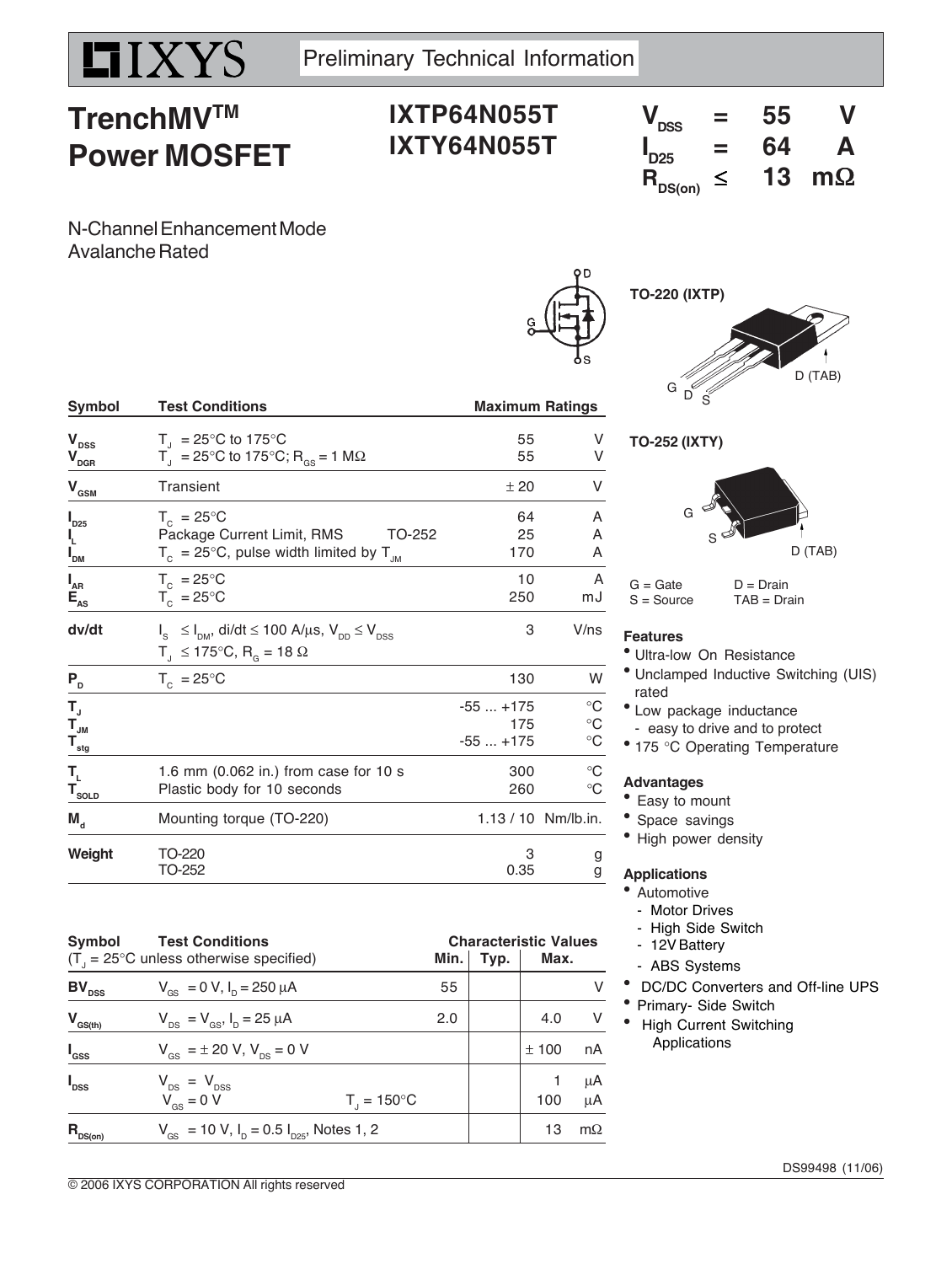# IXYS

## **IXTP64N055T IXTY64N055T**

| <b>Test Conditions</b><br>Symbol   |                                                                                        | <b>Characteristic Values</b> |      |                    |  |
|------------------------------------|----------------------------------------------------------------------------------------|------------------------------|------|--------------------|--|
|                                    | $(T_{1} = 25^{\circ}C$ unless otherwise specified)                                     | Min.                         | Typ. | Max.               |  |
| $\boldsymbol{g}_{\text{fs}}$       | $V_{DS}$ = 10 V; I <sub>D</sub> = 0.5 I <sub>D25</sub> , Note 1                        | 17                           | 28   | S                  |  |
| $C_{\rm iss}$                      |                                                                                        |                              | 1420 | pF                 |  |
| $C_{\rm oss}$                      | $V_{\text{gs}} = 0$ V, $V_{\text{ps}} = 25$ V, f = 1 MHz                               |                              | 255  | рF                 |  |
| $\mathbf{C}_{\mathsf{rss}}$        |                                                                                        |                              | 68   | pF                 |  |
| $\mathbf{t}_{\text{\tiny{d(0n)}}}$ |                                                                                        |                              | 19   | ns                 |  |
| t,                                 | $V_{\text{gs}}$ = 10 V, $V_{\text{ps}}$ = 0.5 $V_{\text{pss}}$ , $I_{\text{p}}$ = 10 A |                              | 52   | ns                 |  |
| $t_{\text{\tiny{d(off)}}}$         | $R_{\alpha}$ = 18 $\Omega$ (External)                                                  |                              | 37   | ns                 |  |
| t,                                 |                                                                                        |                              | 30   | ns                 |  |
| $\mathbf{Q}_{\text{g(on)}}$        |                                                                                        |                              | 37   | nС                 |  |
| $\mathbf{Q}_{gs}$                  | $V_{\text{gs}}$ = 10 V, $V_{\text{ps}}$ = 0.5 V <sub>pss</sub> , I <sub>p</sub> = 10 A |                              | 10   | пC                 |  |
| $\mathbf{Q}_{\text{gd}}$           |                                                                                        |                              | 11   | nС                 |  |
| $R_{thJC}$                         |                                                                                        |                              |      | $1.15^{\circ}$ C/W |  |
| $R_{\text{thcs}}$                  | TO-220                                                                                 |                              | 0.5  | ℃⁄W                |  |

|                            | <b>Source-Drain Diode</b>                          |                       |      |      |        |
|----------------------------|----------------------------------------------------|-----------------------|------|------|--------|
| Symbol<br><b>Values</b>    | <b>Test Conditions</b>                             | <b>Characteristic</b> |      |      |        |
|                            | $(T_{1} = 25^{\circ}C$ unless otherwise specified) | Min.                  | Typ. | Max. |        |
| $I_{s}$                    | $V_{\text{gs}} = 0 V$                              |                       |      | 64   | A      |
| $I_{\rm SM}$               | Repetitive                                         |                       |      | 170  | A      |
| $\mathbf{V}_{\texttt{SD}}$ | $I_{F}$ = 25 A, $V_{GS}$ = 0 V, Note 1             |                       |      | 1.2  | $\vee$ |
| $t_{rr}$                   | $IF = 25 A$ , -di/dt = 100 A/ $\mu$ s              |                       | 30   |      | ns     |
|                            | $V_B = 30 V, V_{gs} = 0 V$                         |                       |      |      |        |



#### Notes:

- 1. Pulse test:  $t \le 300 \mu s$ , duty cycle d  $\leq 2 \%$ :
- 2. On through-hole packages,  $R_{DS(00)}$  Kelvin test contact location must be 5 mm or less from the package body.



| PRELIMINARY TECHNICAL |
|-----------------------|
| <b>INFORMATION</b>    |
|                       |

The product presented herein is under development. The Technical Specifications offered are derived from data gathered during objective characterizations of preliminary engineering lots; but also may yet contain some information supplied during a pre-production design evaluation. IXYS reserves the right to change limits, test conditions, and dimensions without notice.

IXYS reserves the right to change limits, test conditions, and dimensions.

IXYS MOSFETs and IGBTs are covered by 4,835,592 4,931,844 5,049,961 5,237,481 6,162,665 6,404,065 B1 6,683,344 6,727,585 7,005,734 B2 one or moreof the following U.S. patents: 4,850,072 5,017,508 5,063,307 5,381,025 6,259,123B1 6,534,343 6,710,405B2 6,759,692 7,063,975<br>4,881,106 5,034,796 5,187,117 5,486,715 6,306,728 B1 6,583,505 6,710,463 6771478B2 7,0 4,881,106 5,034,796 5,187,117 5,486,715 6,306,728 B1 6,583,505 6,710,463 6771478 B2 7,071,537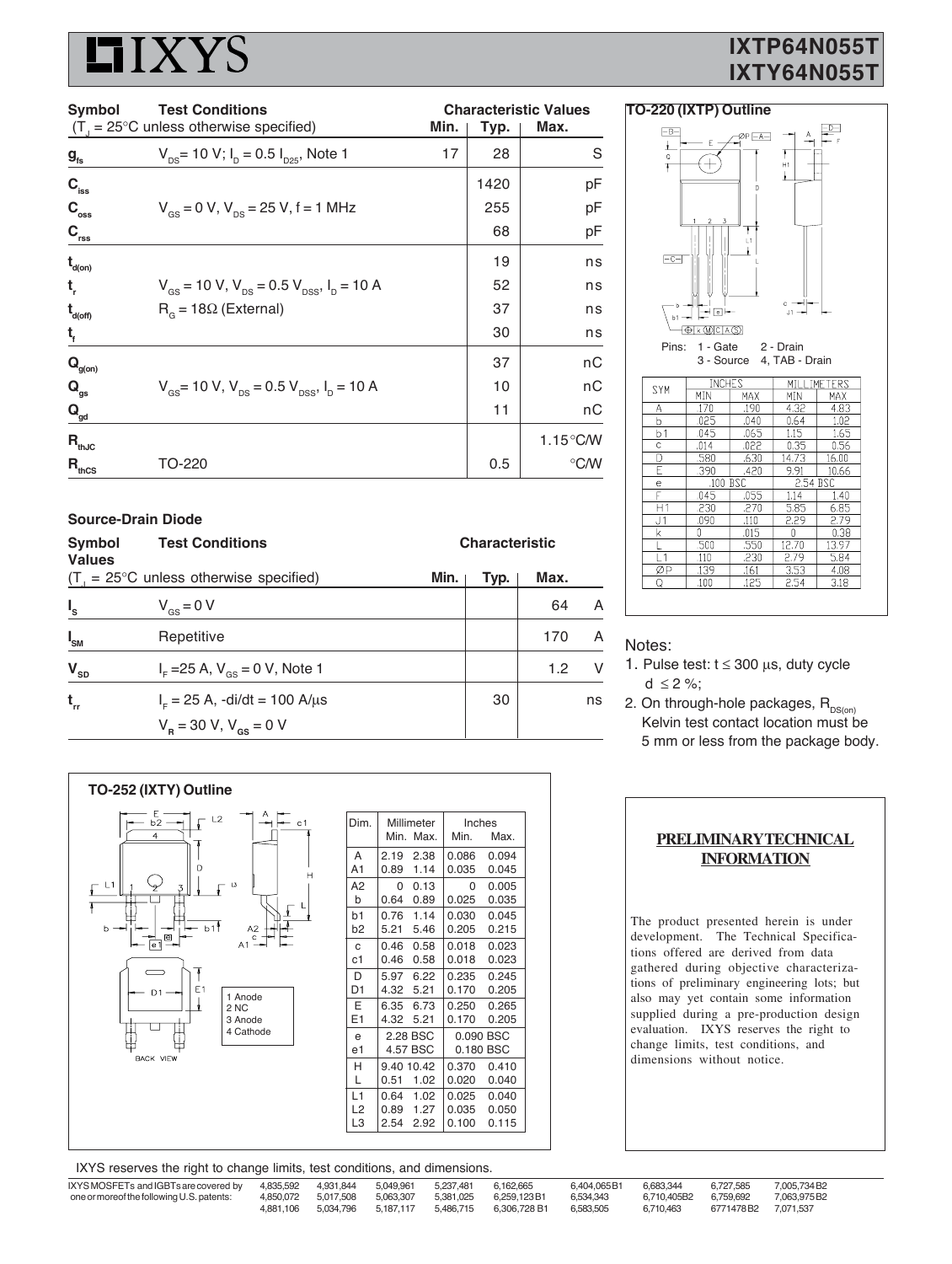## **IXTP64N055T IXTY64N055T**













ID - Amperes



Fig. 4. R<sub>DS(on)</sub> Normalized to  $I_D = 32A$  Value **vs. Junction Temperature**







**Fig. 1. Output Characteristics**

**IIXYS** 

**Fig. 2. Extended Output Characteristics**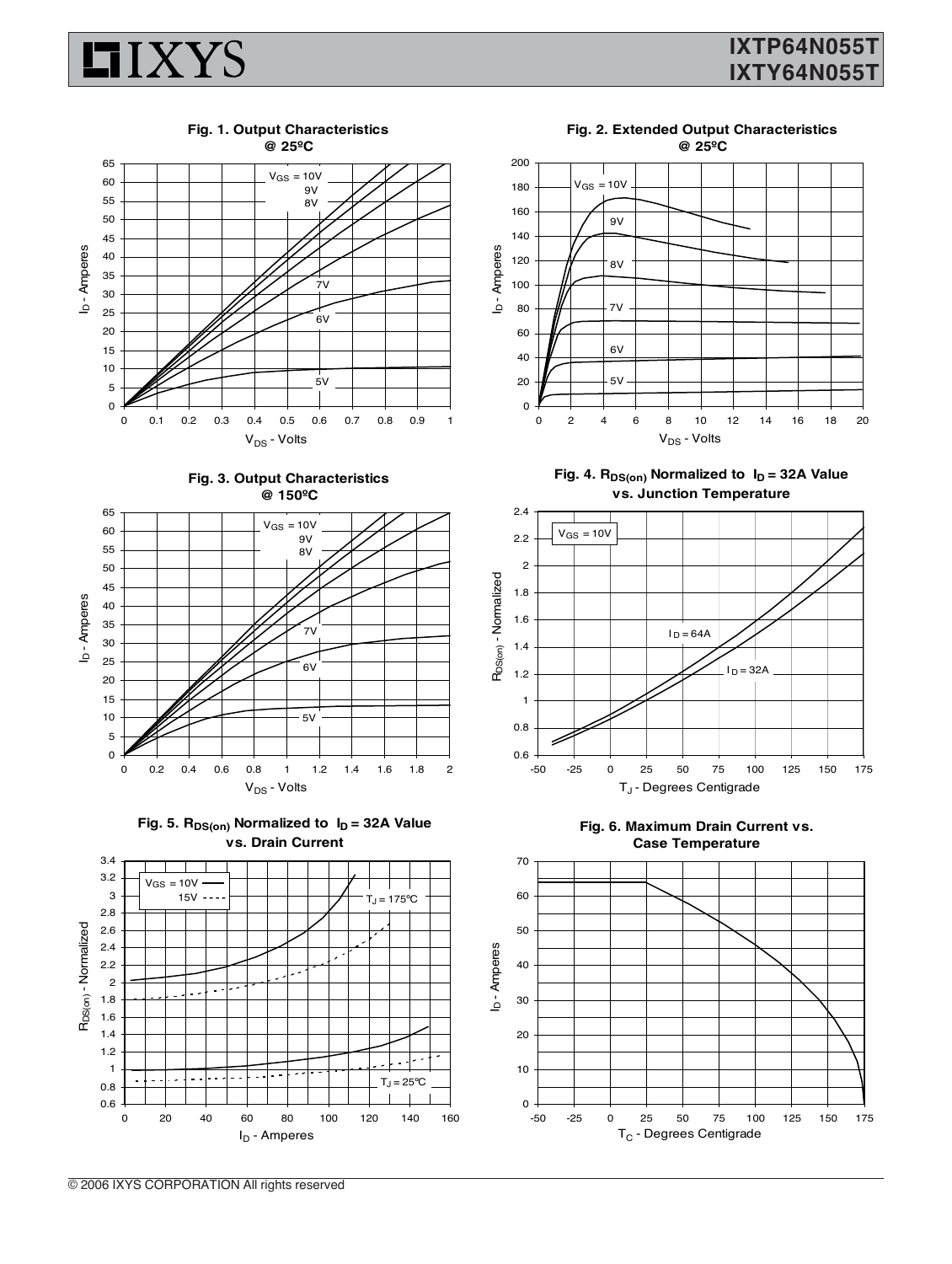

## **IXTP64N055T IXTY64N055T**

**Fig. 7. Input Admittance**

**Fig. 8. Transconductance**











IXYS reserves the right to change limits, test conditions, and dimensions.



**Fig. 10. Gate Charge**